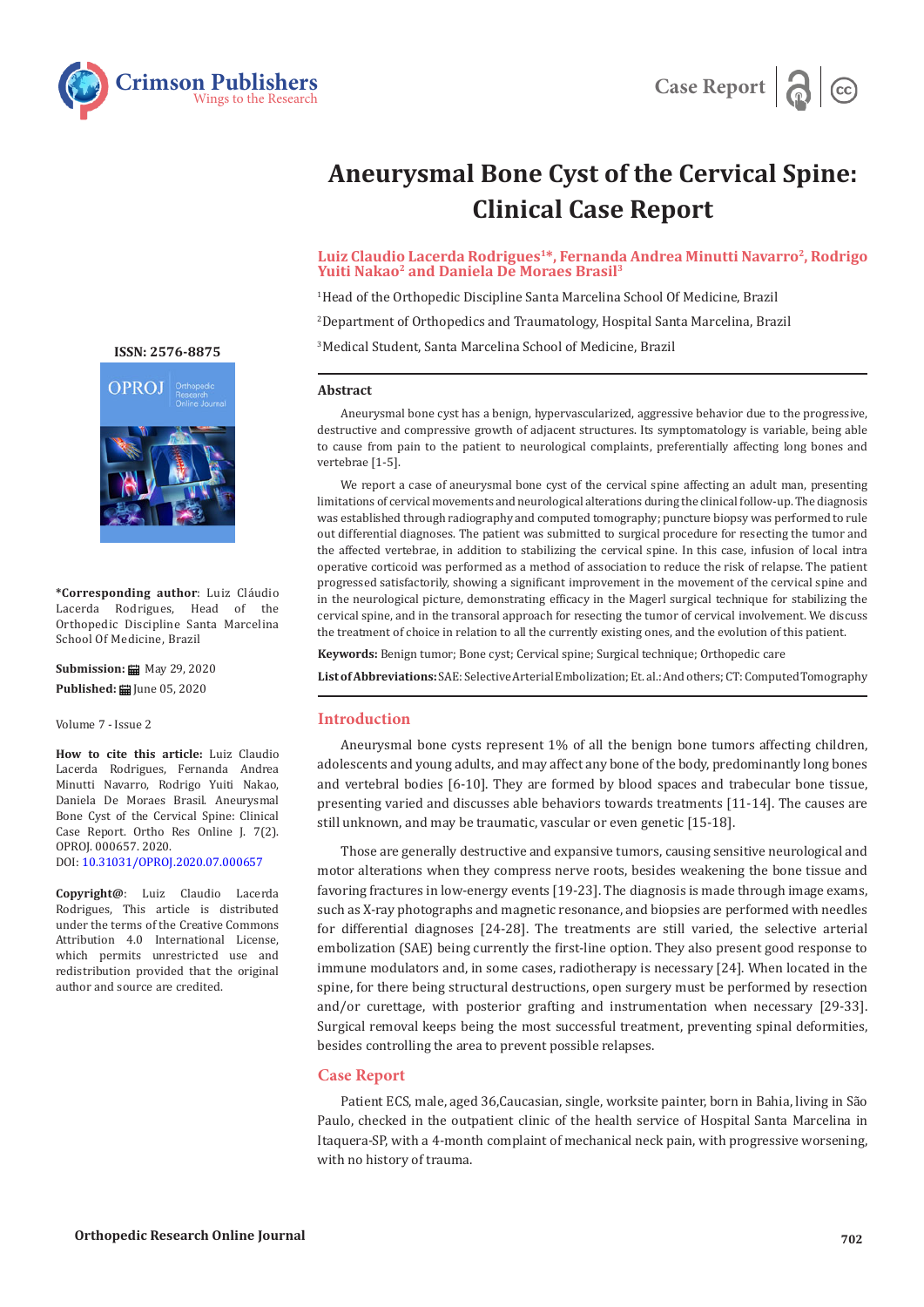At the physical examination, the patient presented absence of lesions and phlogistic signs of the underlying skin, painful palpation of the cervical region, besides a moderate reduction in its extension of movement, deriving from intense pain in movements of flexion, extension and lateral bending to the left and to the right, besides rotation to both sides of the cervical spine. He also globally kept level 5 strength scales, besides a satisfactory neurological test as regards nerve roots C5, C6, C7, C8, and T1.

According to the patient's symptoms and physical examination, X-ray photographs of the cervical and thoracic spine were requested, providing altered findings. Multilocular, radiolucent, cystic mass level CII/CIII was visualized, surrounded by septation of bone tissue with diverticular-shapedinternal projection son the cyst wall, besides the cortical discontinuity of the CII vertebral body.

The treatment proposal was divided into three stages. In the first, the patient under-went biopsy by cervical spine puncture at the CII vertebra level by transpolar percutaneous incision aided by fluoroscopy, which confirmed the diagnosis. A month after the material collection, the patient was submitted to arthrodesis of the cervical spine, when the occipital region at CIV level was exposed to perform the stabilization of the CI-CII segment, following the Magerl technique described in the literature. Atricortical bone graft from the iliac crest was placed in the posterior portion of the cervical spine, followed by needle pass via transoral anterior for collecting material for the biopsy, associated to the infusion of corticoid in the CII body.

Five months after the second intervention, the patient presented global neurological deficit with signs of myelopathy (loss of balance and fine movements). A mandibular osteo to my by the transoral approach was performed, when the cervical vertebra lesion was resected, besides making an incision in the chin region, with para cervical extension for Odontoid body resection and of CII/ CIII vertebral discs. Still at this stage, there was the very patient's fibula grafting, and cervical plate with screws in the CIII body, with posterior mandibular repositioning and rigid fixation of symphysis.

Computer Tomography was performed eight months after the last surgical intervention, evidencing the correct positioning of stabilization for both systems, besides the absence of radiological signs of relapse.

Five years after the surgical interventions, the patient keeps the same job with cross bite complaint and periodontal pain. Panoramic X-ray photographs were taken, the image suggesting generalized horizontal bone loss, yet without alterations in the plate and screws positioning in CII/CIII. Therefore, the patient has under gone dental follow-up (Figure 1-6).



**Figure 1:** Bone cystin RX.

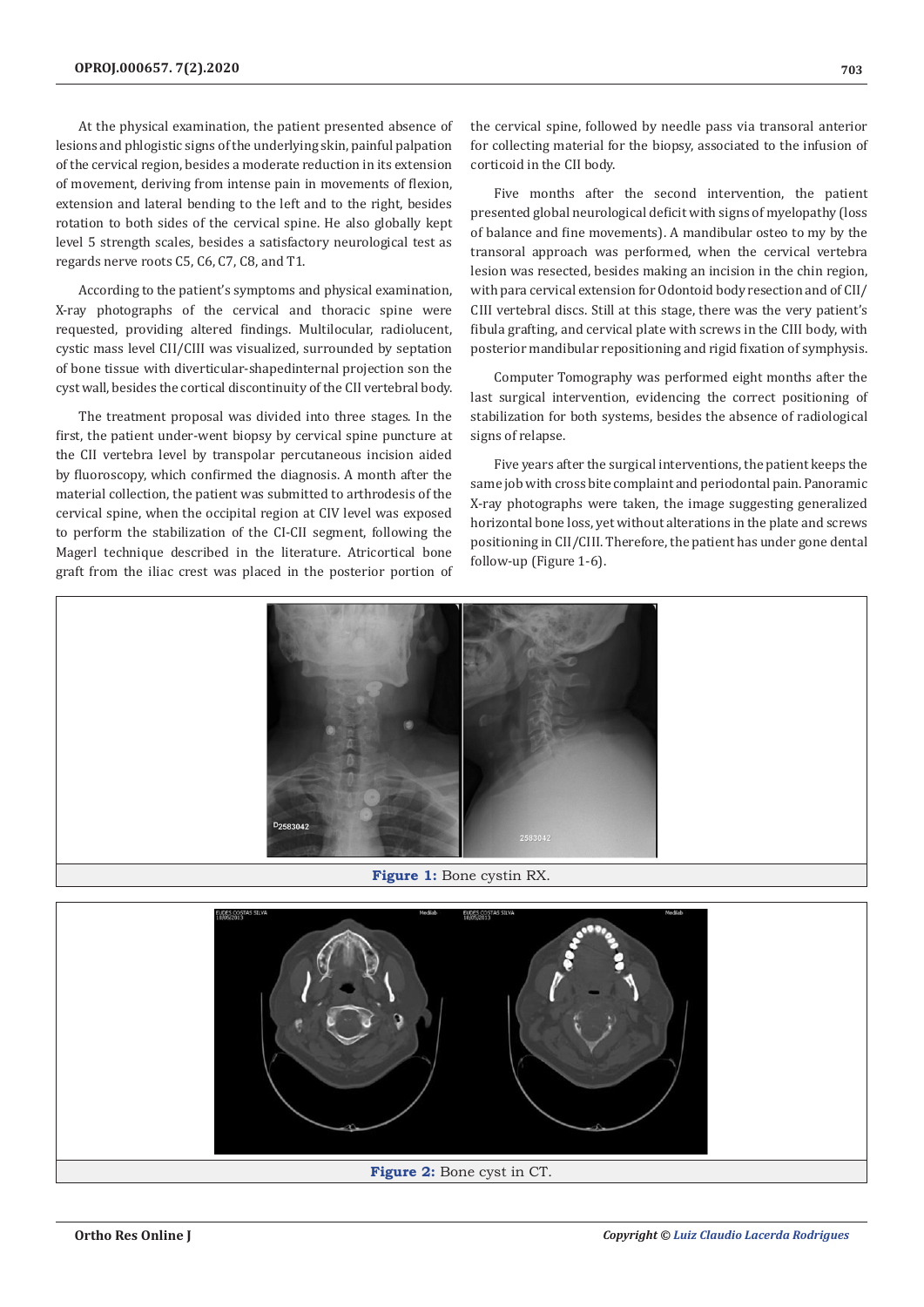

**Figure 3:** Bone cyst in IRM.



**Figure 4:** Biopsy.

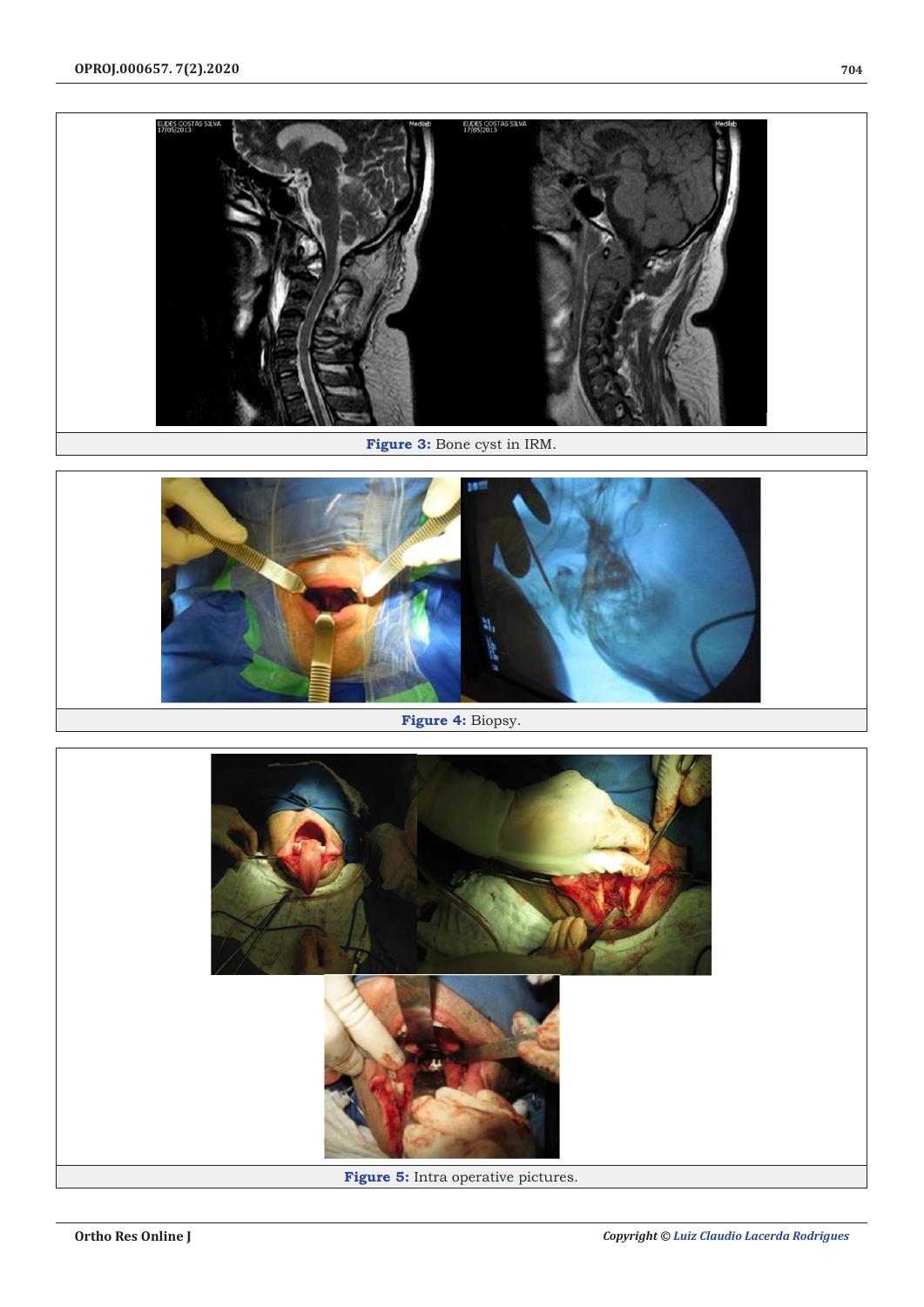

## **Revision and Discussion**

Aneurysmal bone cysts of the spine are rare, presenting predilection for the lumbar spine [34-38] and raising great consideration regarding differential diagnoses. They are: osteoblastomas, osteosarcomas, osteoid osteomas, giant cell tumors, aneurysmal bone cyst, osteochondromas, chondrosarcomas, chondromas and Ewing sarcoma [24].

Gidding et al. point out the history of sub periosteal trauma with an incorrect and exaggerated repair, with the presence of hemorrhage [34,39]. In the case described herein, the patient did not report any remote traumas in his vertebral spine. We thus resorted to the hypotheses of primary tumor of genetic or even vascular etiology.

We here present the case of an adult male with CII aneurysmal bone cyst, who checked in our service with a complaint of mechanical neck pain, hypersensitivity, besides limited cervical motion. X-ray photograph, despite being an in conclusive imaging exam for aneurysmal bone cysts [40], was requested, with typical findings, such as rare faction are as, well circumscribed lytic lesion, and the presence of thin trabeculae.

Some authors consider pre-surgery puncture biopsy dispensable, having image tests as the only basis. In this case, presurgery puncture biopsy in CII was performed, which allowed discarding other pathologies, making the diagnosis of aneurysmal bone cyst conclusive.

Treating aneurysmal bone cyst is challenging, and in the literature researched, although selective arterial embolization (SAE) is described as a first-choice treatment, there was a great trend for surgical treatment with complete resection of the lesion due to the success verified in multiple cases described. A number

of authors consider curettage alone a high risk for relapses, considering the adjuvancy with Phenol or Ethanol [40-42].

In this case report, due to the locally aggressive behavior of the tumor, cervical spine instability, expansibility and neurological complications, we opted for surgical resection, grafting, stabilization and local infusion of corticoid. Similar cases are described in the literature journals, also at three surgical times, yet we identified changes in the order of the approaches. Other authors considered performing the biopsy followed by resection and cervical spine stabilization, whereas in our case, stabilization was performed at the second time with cervical arthrodesis of CI/CII and grafting. The resection of vertebral discs CII/CIII and of the Odontoid body was performed at a third time, with the association of plates and screws, after the patient's signs of myelopathy.

The control of the patient through CT was performed eight months after the last surgical intervention, with successful system stabilization. The objective was thus met, with the complete excision of the tumor, reduced risk of relapse and minimum morbidity.

### **References**

- 1. Emanuel DOS, Ana CAG, Ronaldo de CR, Ricardo WFC,Thiago SS (2007) Aneurysmatic osseous cyst: A case report and literature review. Rev Cir Traumatol Buco-Maxilo-Fac 7(4): 9-18
- 2. [Barbosa EF, Lima JA, Rocha FZ, Barbosa SM, Lima PMA \(1998\) Cisto ósseo](http://www.revistacirurgiabmf.com/2007/v7n4/1.pdf) [aneurismático em costela: relato de caso. Rev Bras Ortop 33: 1001-1002.](http://www.revistacirurgiabmf.com/2007/v7n4/1.pdf)
- 3. [Braun A, Helmich A \(1988\) Clinical introduction to aneurysmatic bone](https://pubmed.ncbi.nlm.nih.gov/3051757/) [cysts. Z OrthopIhre Grenzgeb 126\(4\): 448-457.](https://pubmed.ncbi.nlm.nih.gov/3051757/)
- 4. [Fernandes CD, Figueiredo AJA, Murta EFC, Barros JW \(1996\) Cisto ósseo](https://pesquisa.bvsalud.org/portal/resource/pt/lil-212889) [aneurismático no sacro. Rev Bras Ortop 31: 181-183.](https://pesquisa.bvsalud.org/portal/resource/pt/lil-212889)
- 5. [Oliveira CRGCM, Basile R, Camargo OP, Zerbini MCN, Lula DAAM, et al.](https://www.scielo.br/pdf/aob/v14n3/en_a11v14n3.pdf) [\(2006\) The correlation between imaging tests, anatomopathological](https://www.scielo.br/pdf/aob/v14n3/en_a11v14n3.pdf) [and immunohistochemical characteristics in an aggressive giant cell](https://www.scielo.br/pdf/aob/v14n3/en_a11v14n3.pdf) [tumor of the bone, located in the spine. Acta Ortoped Bras 14: 170-172.](https://www.scielo.br/pdf/aob/v14n3/en_a11v14n3.pdf)